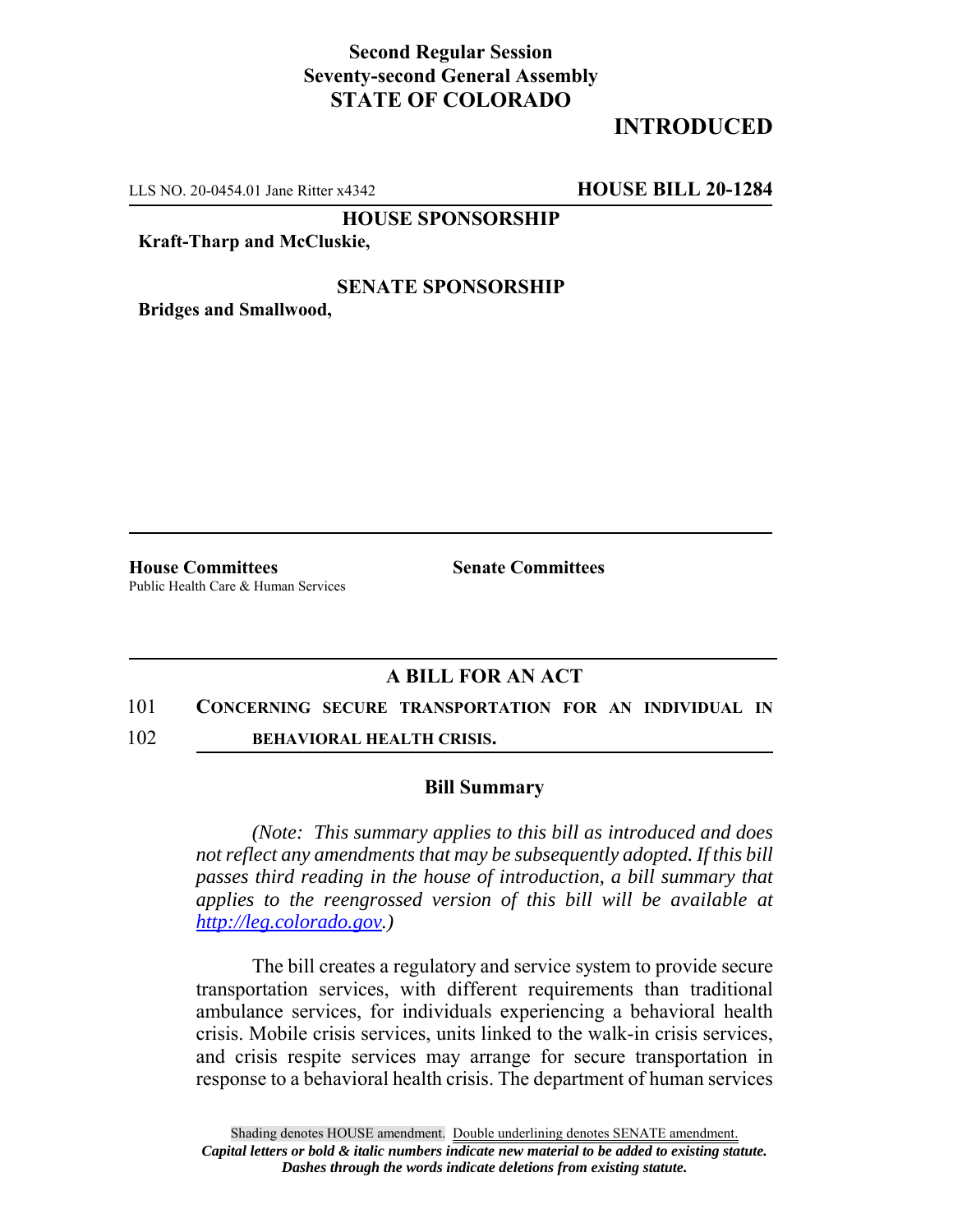shall allow for the development of secure transportation alternatives.

The board of county commissioners of the county in which the secure transportation service is based (commissioners) shall issue a license to an entity (licensee), valid for one year, that provides secure transportation services if the minimum requirements set by rule by the state board of health are met or exceeded. The commissioners shall also issue operating permits, valid for 12 months following issuance, to each vehicle operated by the licensee. A fee may be charged for each license to reflect the direct and indirect costs to the applicable county in implementing secure transportation services licensure. The state board of health is given authority to promulgate rules concerning secure transportation licensure.

The department of health care policy and financing is directed to create and implement a secure transportation benefit on or before January 1, 2022.

Language is added to exempt secure transportation services from regulation under the public utilities commission.

1 *Be it enacted by the General Assembly of the State of Colorado:*

2 **SECTION 1.** In Colorado Revised Statutes, 25-3.5-103, **add**

3 (3.3), (8.1), and (11.4) as follows:

4 **25-3.5-103. Definitions.** As used in this article 3.5, unless the 5 context otherwise requires:

6 (3.3) "BEHAVIORAL HEALTH" HAS THE SAME MEANING AS SET 7 FORTH IN SECTION 25-27.6-102 (4).

8 (8.1) "EMERGENCY MEDICAL SERVICES FACILITY" MEANS A 9 FACILITY LICENSED PURSUANT TO PART 1 OF ARTICLE 3 OF THIS TITLE 25, 10 LICENSED PURSUANT TO SECTION 25-1.5-103, OR ANY OTHER LICENSED OR

11 CERTIFIED FACILITY THAT PROVIDES EMERGENCY MEDICAL SERVICES.

 (11.4) "SECURE TRANSPORTATION" OR "SECURE TRANSPORTATION SERVICES" MEANS URGENT TRANSPORTATION SERVICES PROVIDED TO INDIVIDUALS EXPERIENCING A BEHAVIORAL HEALTH CRISIS. SECURE TRANSPORTATION INCLUDES:

16 (a) FOR AN INDIVIDUAL BEING TRANSPORTED PURSUANT TO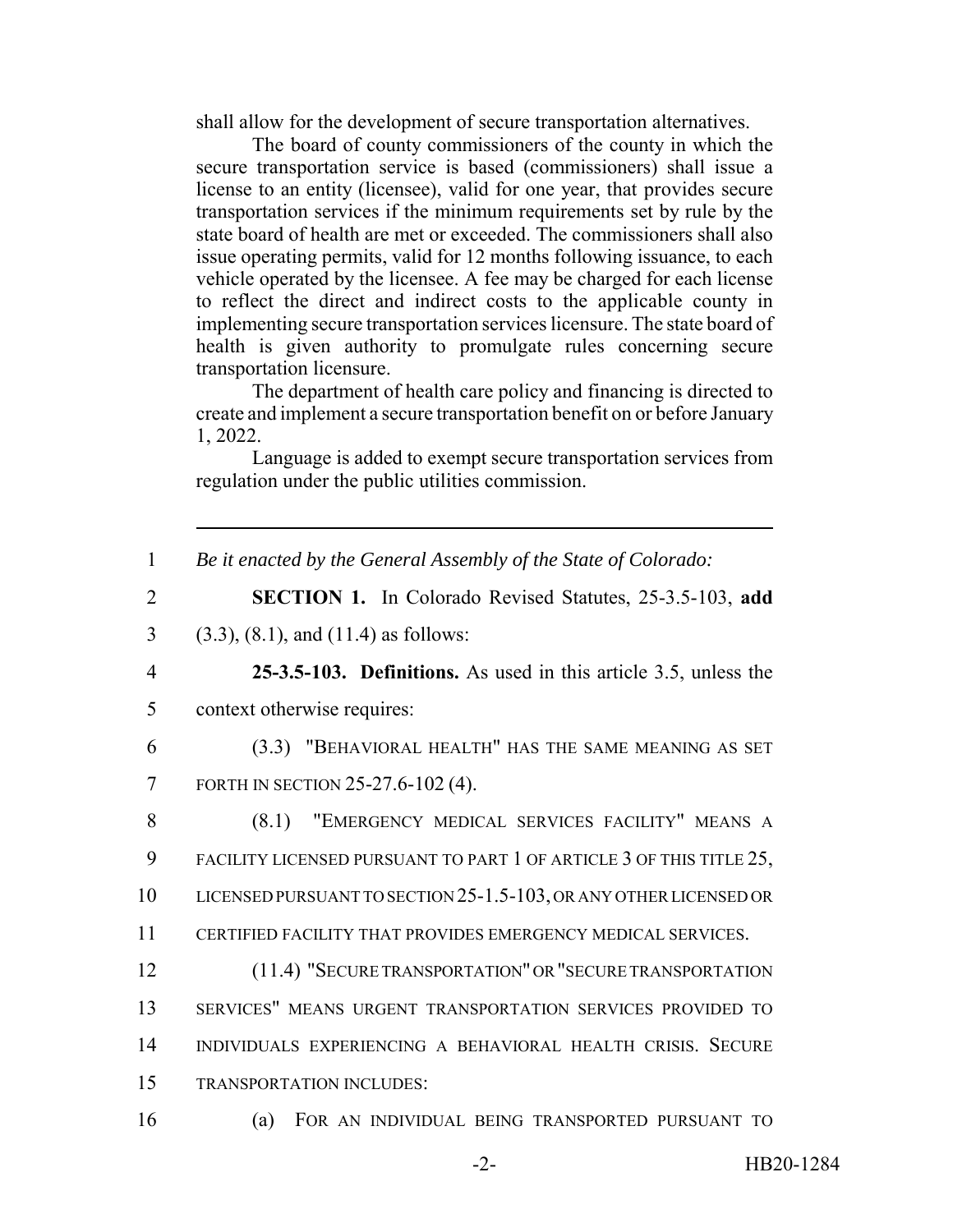SECTION 27-65-103 OR 27-65-105 (1), TRANSPORTATION FROM THE COMMUNITY TO A FACILITY DESIGNATED BY THE EXECUTIVE DIRECTOR OF THE DEPARTMENT OF HUMAN SERVICES FOR TREATMENT AND EVALUATION 4 PURSUANT TO ARTICLE 65 OF TITLE 27;

 (b) FOR AN INDIVIDUAL IN NEED OF SERVICES PURSUANT TO ARTICLES 81 AND 82 OF TITLE 27, TRANSPORTATION FROM ANY LOCATION TO AN APPROVED TREATMENT FACILITY, AS DESCRIBED IN SECTIONS 27-81-106 AND 27-82-103, OR A WALK-IN CRISIS CENTER THAT IS OPERATING AS PART OF THE BEHAVIORAL HEALTH CRISIS RESPONSE SYSTEM;

 (c) FOR AN INDIVIDUAL WHO IS RECEIVING TRANSPORTATION ACROSS LEVELS OF CARE OR TO A HIGHER LEVEL OF CARE, TRANSPORTATION BETWEEN ANY OF THE FOLLOWING TYPES OF FACILITIES:

(I) AN EMERGENCY MEDICAL SERVICES FACILITY;

 (II) A FACILITY DESIGNATED BY THE EXECUTIVE DIRECTOR OF THE DEPARTMENT OF HUMAN SERVICES FOR TREATMENT AND EVALUATION 17 PURSUANT TO ARTICLE 65 OF TITLE 27;

 (III) AN APPROVED TREATMENT FACILITY, AS DESCRIBED IN SECTIONS 27-81-106 AND 27-82-103; OR

**(IV) A WALK-IN CRISIS CENTER THAT IS OPERATING AS PART OF** THE BEHAVIORAL HEALTH CRISIS RESPONSE SYSTEM.

 **SECTION 2.** In Colorado Revised Statutes, **add** 25-3.5-309, 25-3.5-310, and 25-3.5-311 as follows:

 **25-3.5-309. Secure transportation - license required - fees - exceptions.** (1) (a) AFTER JANUARY 1, 2022, AN ENTITY SHALL NOT PROVIDE PUBLIC OR PRIVATE SECURE TRANSPORTATION SERVICES, AS DEFINED IN SECTION 25-3.5-103 (11.4), IN THIS STATE UNLESS THAT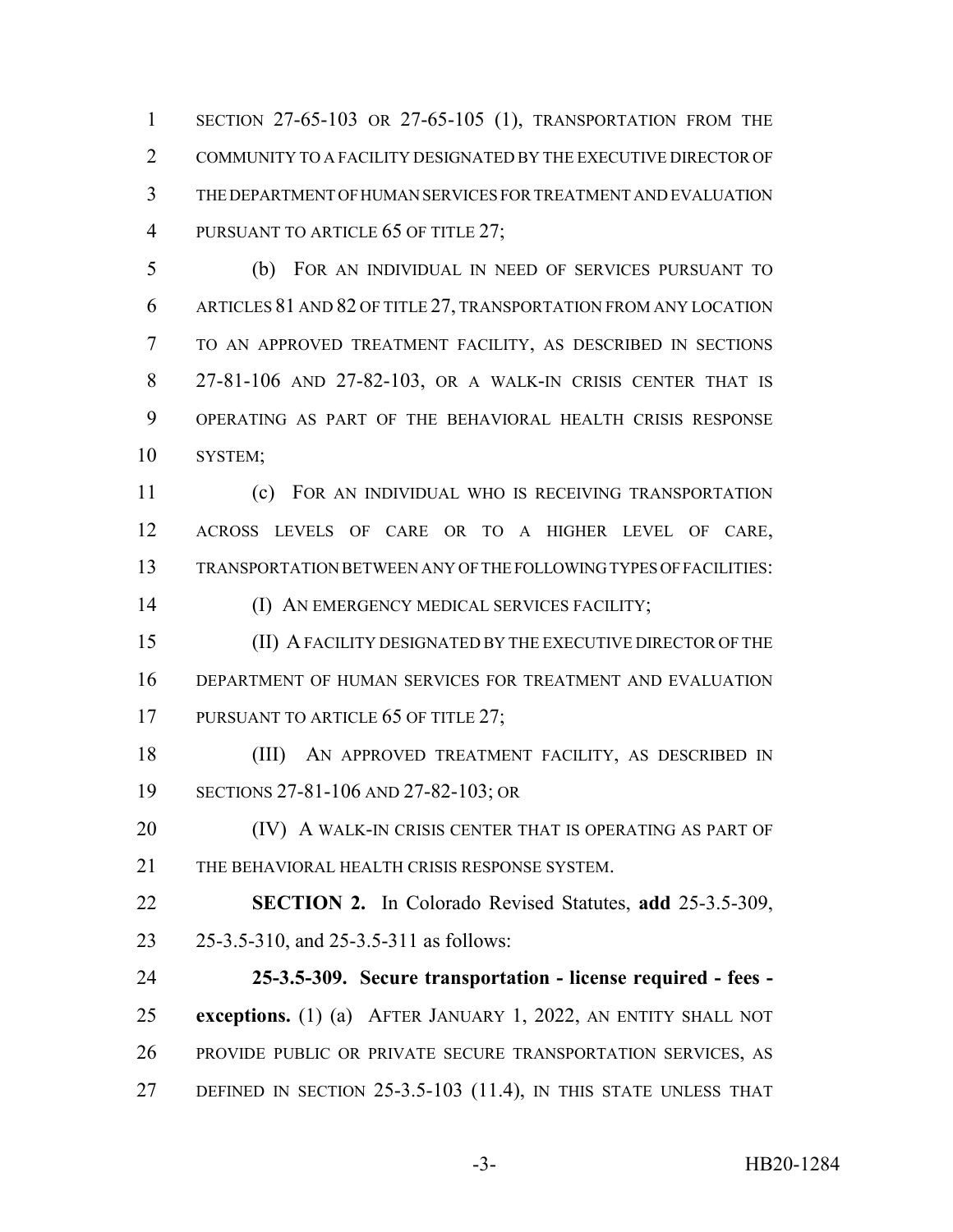ENTITY HOLDS A VALID LICENSE ISSUED BY THE BOARD OF COUNTY COMMISSIONERS OF THE COUNTY IN WHICH THE SECURE TRANSPORTATION SERVICE IS BASED; EXCEPT THAT ENTITIES DESCRIBED IN SUBSECTION (2)(b) OF THIS SECTION MAY PROVIDE SECURE TRANSPORTATION SERVICES WHEN NECESSARY.

 (b) LICENSES, PERMITS, AND RENEWALS ISSUED PURSUANT TO THIS SECTION AND SECTION 25-3.5-310 REQUIRE A FEE IN AN AMOUNT TO BE DETERMINED BY THE BOARD OF COUNTY COMMISSIONERS OF THE COUNTY IN WHICH THE SECURE TRANSPORTATION SERVICE IS BASED TO REFLECT THE DIRECT AND INDIRECT COSTS INCURRED BY THE COUNTY IN IMPLEMENTING LICENSES FOR SECURE TRANSPORTATION.

 (2) AMBULANCE AGENCIES AND LAW ENFORCEMENT MAY PROVIDE SECURE TRANSPORTATION SERVICES TO AN INDIVIDUAL IN NEED OF URGENT BEHAVIORAL HEALTH CARE.

 (3) EACH VEHICLE OPERATED BY A SECURE TRANSPORTATION LICENSEE MUST BE ISSUED A SEPARATE PERMIT BY THE BOARD OF COUNTY COMMISSIONERS OF THE COUNTY IN WHICH THE SECURE TRANSPORTATION SERVICE IS BASED UPON POSITIVE REVIEW PURSUANT TO SECTION 25-3.5-310.

 **25-3.5-310. Secure transportation - issuance of licenses and permits - term - requirements.** (1) (a) AFTER RECEIPT OF AN ORIGINAL APPLICATION FOR A LICENSE TO PROVIDE PUBLIC OR PRIVATE SECURE TRANSPORTATION SERVICES, THE BOARD OF COUNTY COMMISSIONERS OF THE COUNTY IN WHICH THE SECURE TRANSPORTATION SERVICE IS BASED SHALL REVIEW THE APPLICATION, THE APPLICANT'S RECORD, AND THE APPLICANT'S EQUIPMENT, AS WELL AS THE APPLICANT'S TRAINING AND OPERATING PROCEDURES. IN ORDER TO BE APPROVED FOR A LICENSE, THE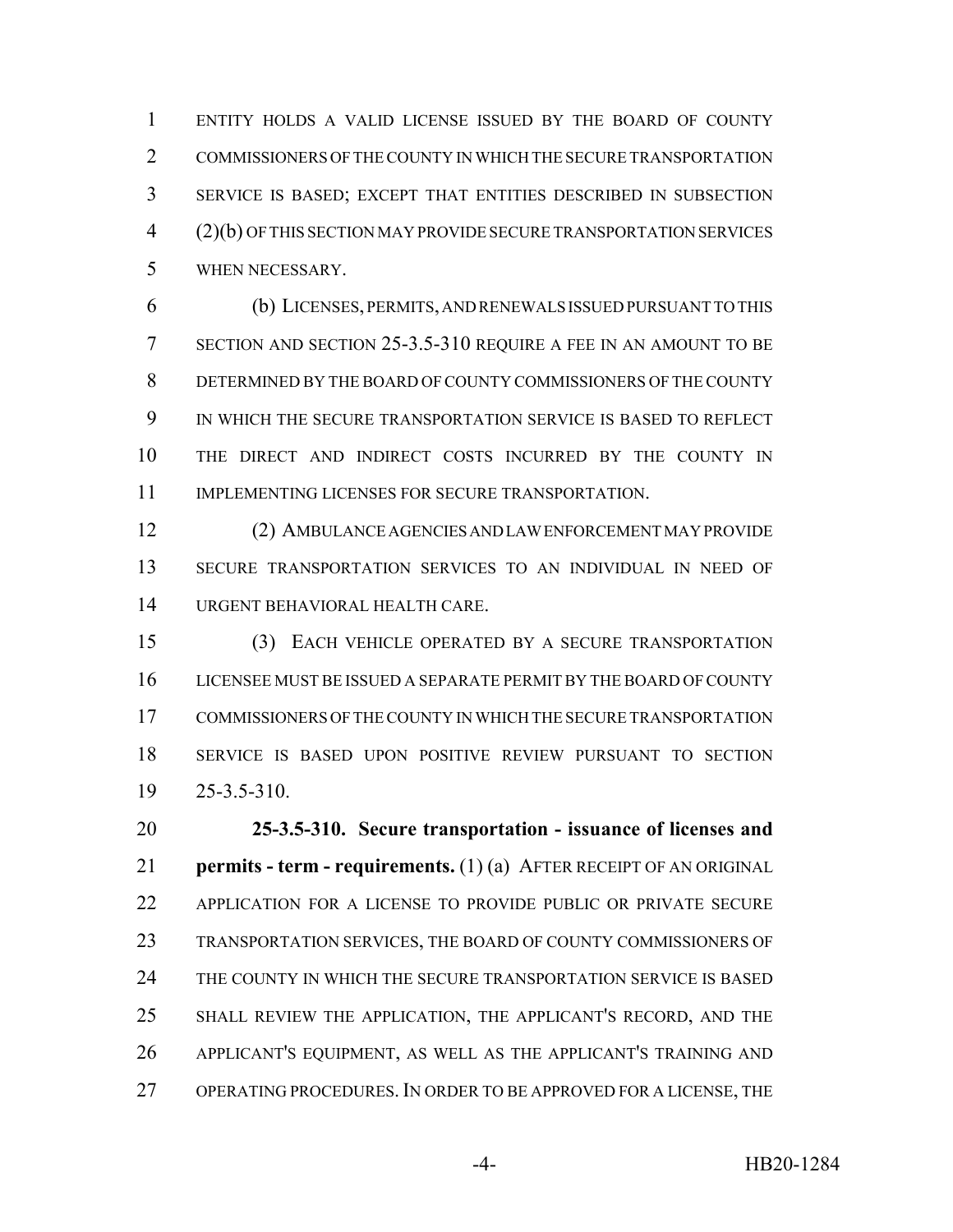APPLICANT MUST PROVIDE EVIDENCE THAT THE APPLICANT'S EQUIPMENT 2 AND TRAINING AND OPERATING PROCEDURES MEET OR EXCEED THE MINIMUM REQUIREMENTS ESTABLISHED BY THE STATE BOARD OF HEALTH PURSUANT TO SECTION 25-3.5-311. THE BOARD OF COUNTY COMMISSIONERS OF ANY COUNTY MAY IMPOSE, BY RESOLUTION, ADDITIONAL REQUIREMENTS FOR SECURE TRANSPORTATION THAT IS BASED IN THAT COUNTY.

 (b) IF AN APPLICANT IS APPROVED PURSUANT TO SUBSECTION 9 (1)(a) OF THIS SECTION, THE BOARD OF COUNTY COMMISSIONERS OF THE COUNTY IN WHICH THE SECURE TRANSPORTATION SERVICE IS BASED SHALL ISSUE A LICENSE, VALID FOR THREE YEARS, TO THE APPLICANT TO PROVIDE SECURE TRANSPORTATION SERVICES. THE BOARD OF COUNTY COMMISSIONERS OF THE COUNTY IN WHICH THE SECURE TRANSPORTATION SERVICE IS BASED SHALL ALSO ISSUE A PERMIT, VALID FOR TWELVE MONTHS AFTER THE DATE OF ISSUANCE, FOR EACH VEHICLE USED BY THE LICENSEE IF THE VEHICLES AND EQUIPMENT MEET OR EXCEED THE MINIMUM REQUIREMENTS ESTABLISHED BY THE STATE BOARD OF HEALTH PURSUANT TO SECTION 25-3.5-311.

 (2) ANY LICENSE OR PERMIT ISSUED PURSUANT TO THIS SECTION, UNLESS REVOKED BY THE BOARD OF COUNTY COMMISSIONERS OF THE COUNTY IN WHICH THE SECURE TRANSPORTATION SERVICE IS BASED, MAY BE RENEWED BY FILING AN APPLICATION, AS APPLICABLE FOR AN ORIGINAL LICENSE OR PERMIT. APPLICATIONS FOR PERMIT RENEWAL MUST BE FILED 24 ANNUALLY, BUT NOT LESS THAN THIRTY DAYS BEFORE THE DATE THE PERMIT EXPIRES.

 (3) A LICENSEE OR PERMIT HOLDER SHALL NOT SELL, ASSIGN, OR OTHERWISE TRANSFER A LICENSE OR PERMIT ISSUED PURSUANT TO THIS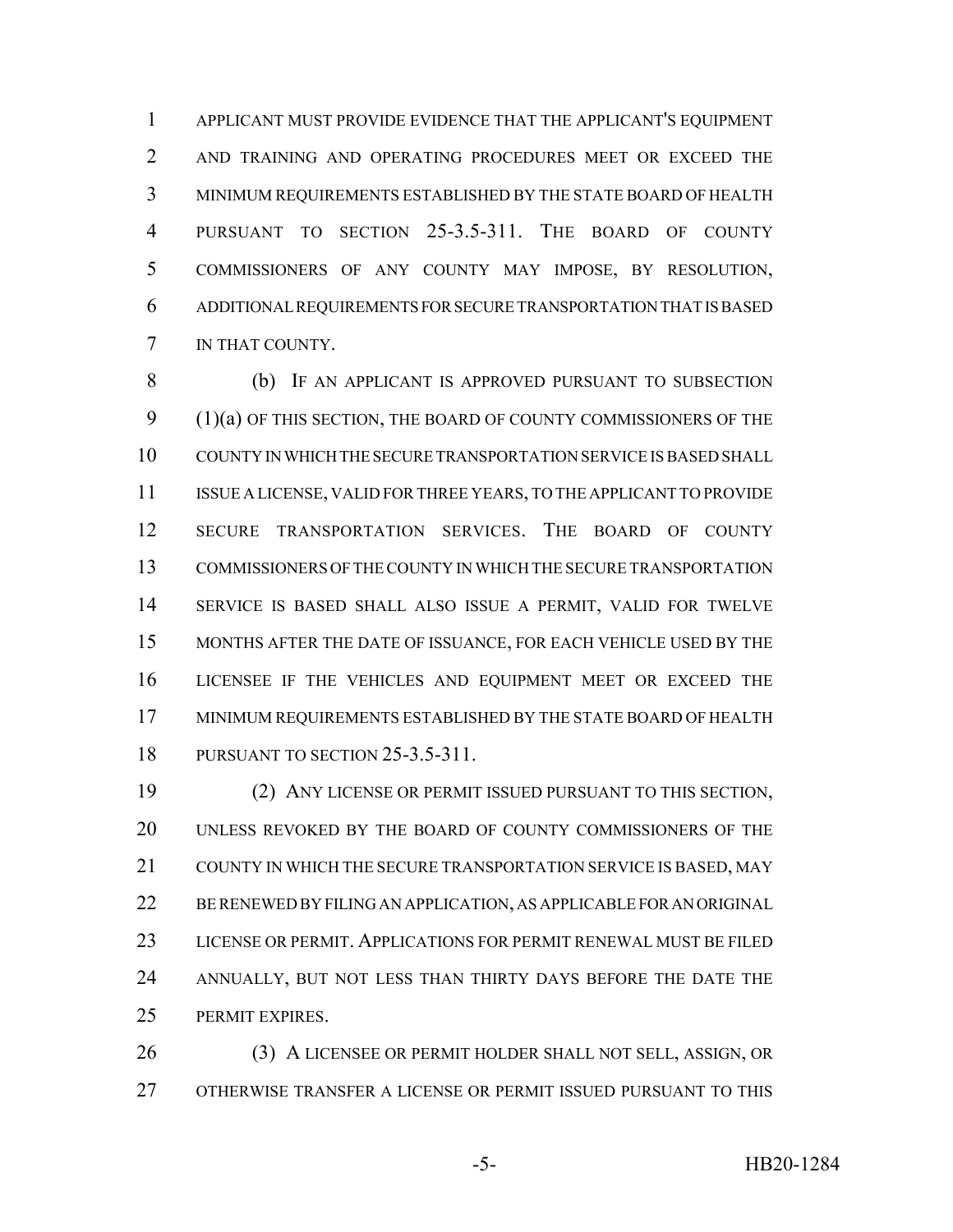SECTION.

 **25-3.5-311. Secure transportation - rules.** (1) THE STATE BOARD OF HEALTH SHALL ADOPT RULES ESTABLISHING THE MINIMUM REQUIREMENTS FOR SECURE TRANSPORTATION SERVICES LICENSING, INCLUDING BUT NOT LIMITED TO: (a) STAFFING REQUIREMENTS FOR VEHICLES; (b) STAFF TRAINING REQUIREMENTS, INCLUDING VERBAL DE-ESCALATION AND TRAUMA-INFORMED CARE; 9 (c) OPERATING PROCEDURES, INCLUDING CIRCUMSTANCES WHEN INDIVIDUAL PHYSICAL RESTRAINT IS ALLOWED; (d) QUALITY IMPROVEMENT AND THE PROCESS USED TO INVESTIGATE COMPLAINTS AGAINST A LICENSEE; (e) DATA COLLECTION AND REPORTING TO THE DEPARTMENT BY A LICENSEE; (f) CLINICAL AND MEDICAL STANDARDS AND PROCEDURES; (g) THE CIRCUMSTANCES UNDER WHICH AN INDIVIDUAL MAY BE TRANSPORTED; AND (h) CRITERIA FOR PICKUP. **SECTION 3.** In Colorado Revised Statutes, 25.5-5-324, **amend** 20 (1), (2)(a), (2)(c), and (4)(a) as follows: **25.5-5-324. Nonemergency medical transportation - urgent transportation need - report - repeal.** (1) (a) On or before January 1, 23 2019, the state department shall create and implement an efficient and cost-effective method for meeting urgent transportation needs within the existing nonemergency medical transportation benefit under the medical assistance program. Urgent transportation needs include discharge from inpatient, emergency services, and other urgent but nonemergency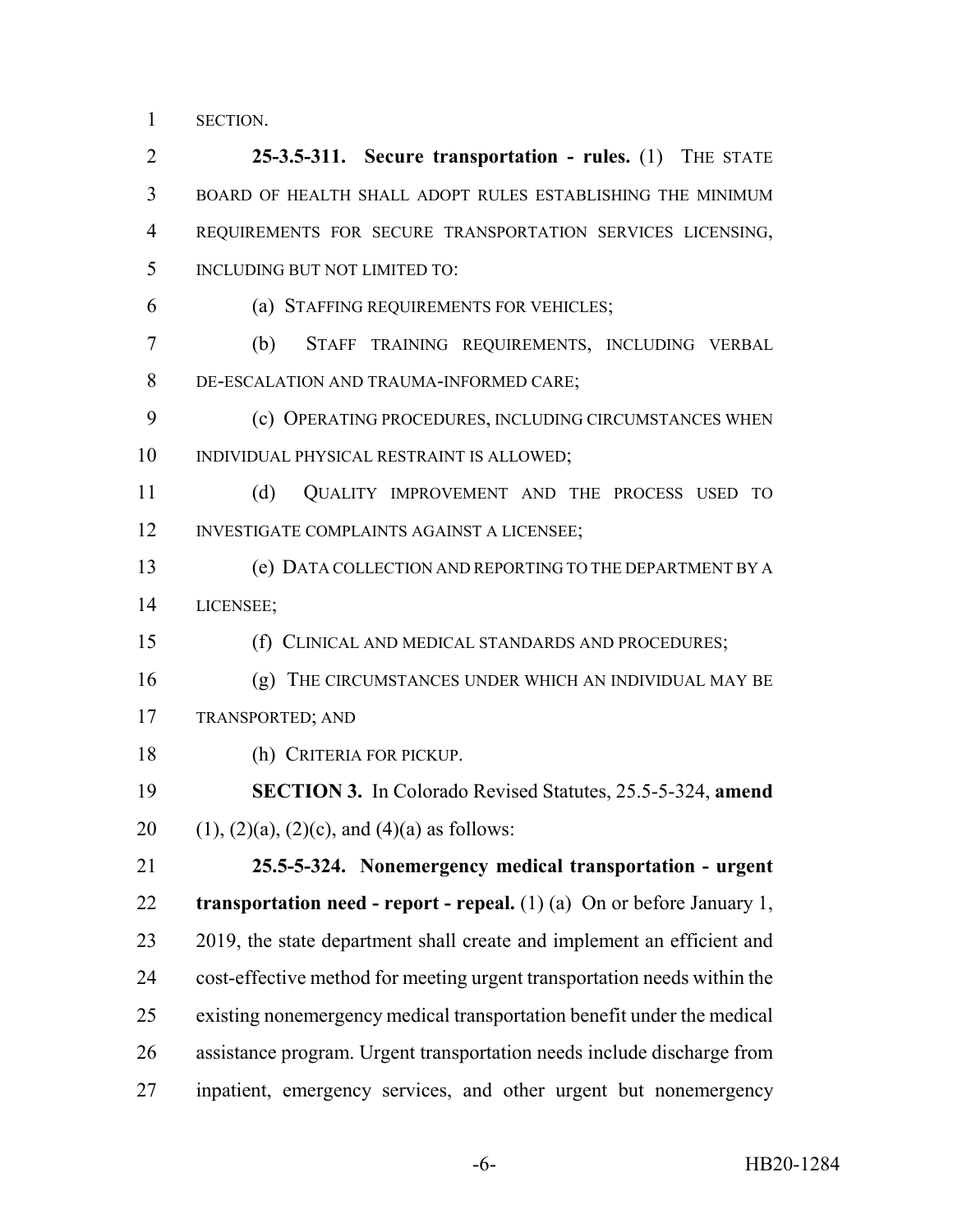services, as determined by the state department.

 (b) ON OR BEFORE JANUARY 1, 2022, THE STATE DEPARTMENT SHALL CREATE A BENEFIT FOR SECURE TRANSPORTATION SERVICES, AS THAT TERM IS DEFINED IN SECTION 25-3.5-103 (11.4).

 (2) The method created by the state department must include, at a minimum:

 (a) Medical service provider or facility access to approved transportation providers for patients with urgent OR SECURE transportation needs;

 (c) An efficient method for obtaining and paying for transportation services for urgent OR SECURE transportation needs.

 (4) (a) The state department shall annually report on the implementation and effectiveness of the process created in this section for meeting urgent AND SECURE transportation needs within the nonemergency medical transportation benefit AND SECURE TRANSPORTATION SERVICES BENEFIT. The state department shall present 17 the report as part of its annual presentation "STATE MEASUREMENT FOR ACCOUNTABLE, RESPONSIVE, AND TRANSPARENT (SMART) GOVERNMENT ACT" PRESENTATION REQUIRED BY SECTION 2-7-203 to the health and human services committee of the senate and the public health CARE and human services committee of the house of representatives, or 22 any successor committees. as required pursuant to section 2-7-203.

 **SECTION 4.** In Colorado Revised Statutes, 25-27.6-102, **add** (12.7) as follows:

 **25-27.6-102. Definitions.** As used in this article 27.6, unless the context otherwise requires:

27 (12.7) "SECURE TRANSPORTATION" HAS THE SAME MEANING AS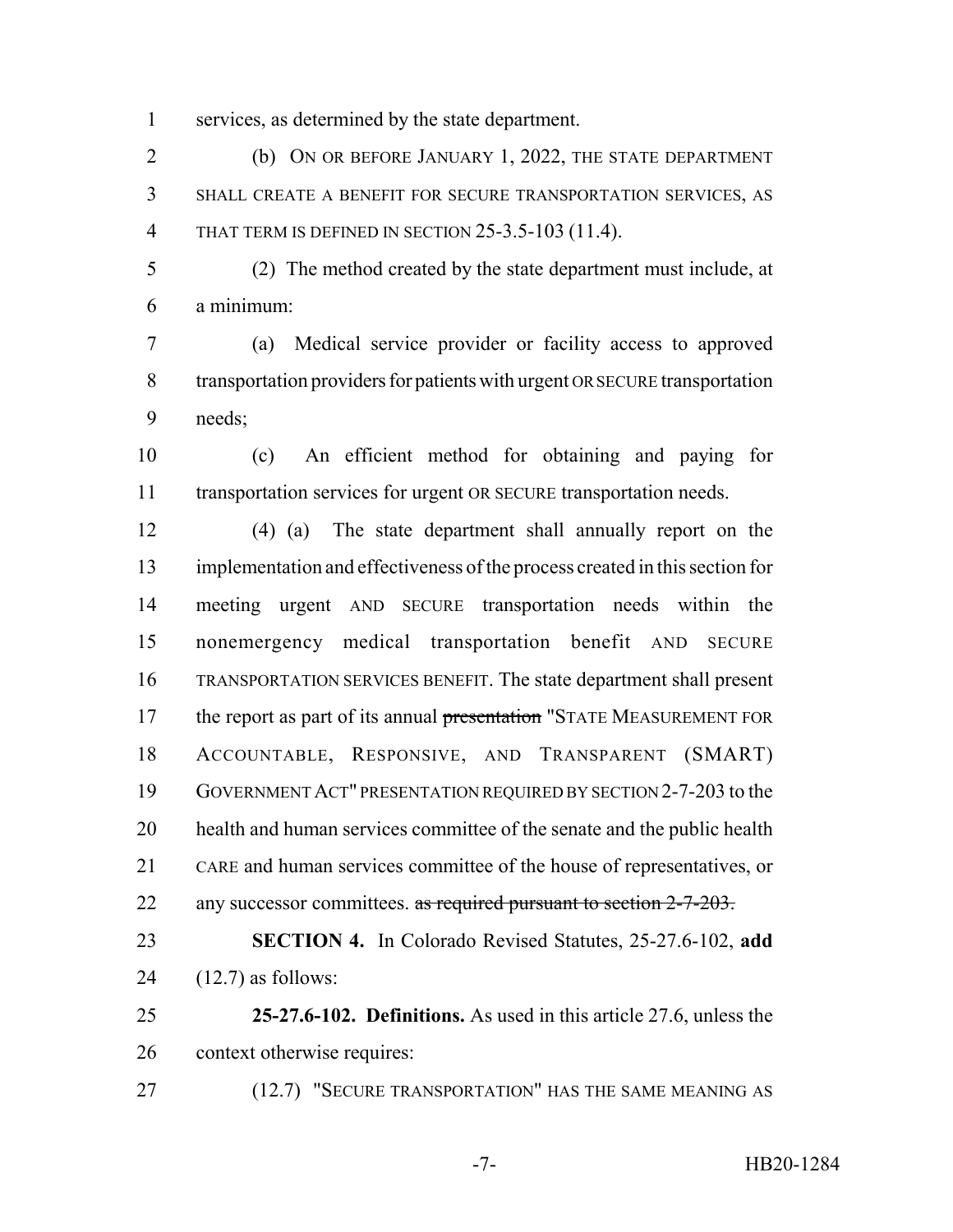1 SET FORTH IN SECTION 25-3.5-103 (11.4).

 **SECTION 5.** In Colorado Revised Statutes, 27-60-104, **amend** (7) as follows:

 **27-60-104. Behavioral health crisis response system - crisis service facilities - walk-in centers - mobile response units - report.** (7) The state department shall explore solutions for addressing secure transportation of individuals placed on a seventy-two-hour treatment and evaluation hold pursuant to article 65 of this title 27 AND SHALL:

 (a) COLLABORATE WITH THE COMMISSIONER OF INSURANCE CONCERNING EXPANDING PRIVATE HEALTH PLAN COVERAGE AND PAYMENT FOR SECURE TRANSPORTATION AS AN ALTERNATIVE TO USE OF AMBULANCE TRANSPORTATION.THE STATE DEPARTMENT SHALL INCLUDE BARRIERS OR SOLUTIONS TO SECURE TRANSPORTATION IN ITS "STATE MEASUREMENT FOR ACCOUNTABLE, RESPONSIVE, AND TRANSPARENT (SMART) GOVERNMENT ACT" PRESENTATION REQUIRED BY SECTION 2-7-203; AND

 (b) ON OR BEFORE DECEMBER 1, 2022, SEND A REPORT TO THE HEALTH AND HUMAN SERVICES COMMITTEE OF THE SENATE AND THE PUBLIC HEALTH CARE AND HUMAN SERVICES COMMITTEE OF THE HOUSE OF REPRESENTATIVES, OR ANY SUCCESSOR COMMITTEES. THE REPORT MUST INCLUDE:

**(I) HOW CRISIS CONTRACTORS ARE FACILITATING THE USE OF**  SECURE TRANSPORTATION OR CONTRACTING WITH SECURE TRANSPORTATION LICENSEES;

 (II) INFORMATION CONCERNING WHAT LOCAL COMMUNITIES ARE DOING, INCLUDING FUNDING MECHANISMS, TO FACILITATE THE USE OF SECURE TRANSPORTATION; AND